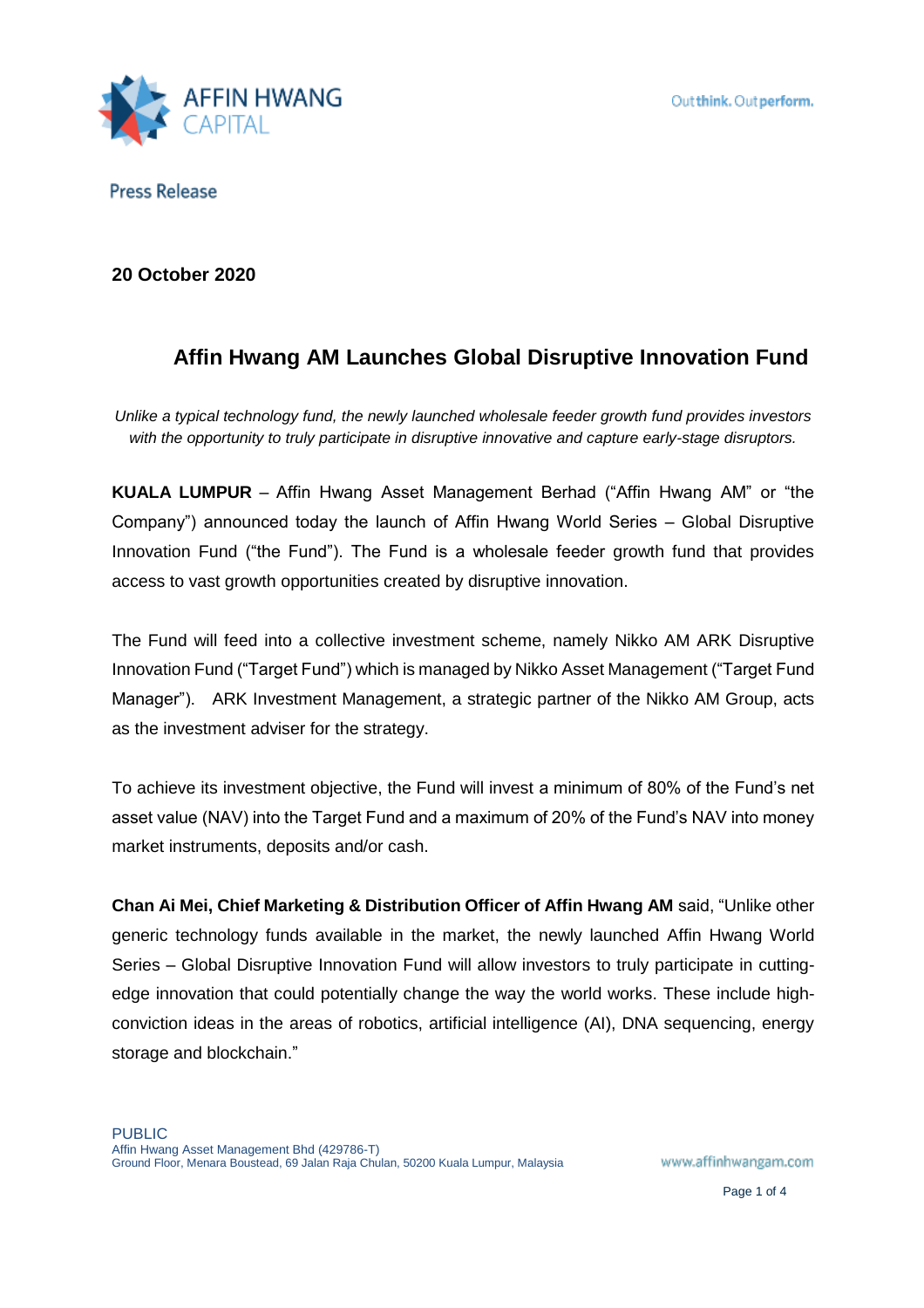

"With little overlap against traditional market indices, the Fund's distinct strategy will further allow investors to gain diversification in their portfolios. With advances in science and technology happening every day at an accelerated pace, the Fund offers a timely avenue for investors to tap into the leaders, enablers and beneficiaries of such disruptive innovation," Ai Mei said.

## **Eleanor Seet, President and Head of Asia ex-Japan at Nikko Asset Management Asia**

**Ltd,** said, "We are excited to partner with Affin Hwang AM in expanding the opportunity set for investors in this space. Leveraging our collaboration with ARK Investment Management which was sealed through the acquisition of an equity stake in August 2017, we have been able to augment our capability to invest in the massive opportunity that disruptive innovation brings as it rapidly transforms the world."

"ARK's open research approach is designed to identify innovation and its convergence across sectors, economies and geographies. Their consistent investment process and active management of high-conviction portfolios capitalise on rapid change and avoid companies likely to be displaced by innovation," Eleanor added.

The Fund is available to Sophisticated Investors who seek capital appreciation, have a medium to long-term investment horizon and have a high risk tolerance. The Base Currency of the Fund is in USD. The Fund is offered in four (4) currency classes, namely USD Class, MYR-Hedged Class, SGD-Hedged Class and AUD Hedged-Class. The minimum investment amount is \$5,000 for all listed currency classes.

Investors are advised to read and understand the contents of the Fund's Product Highlights Sheet and Information Memorandum dated 20 October 2020 before investing. Investors who are keen to learn more about the Fund can visit<http://affinhwangam.com/> and invest through any of Affin Hwang AM sales offices.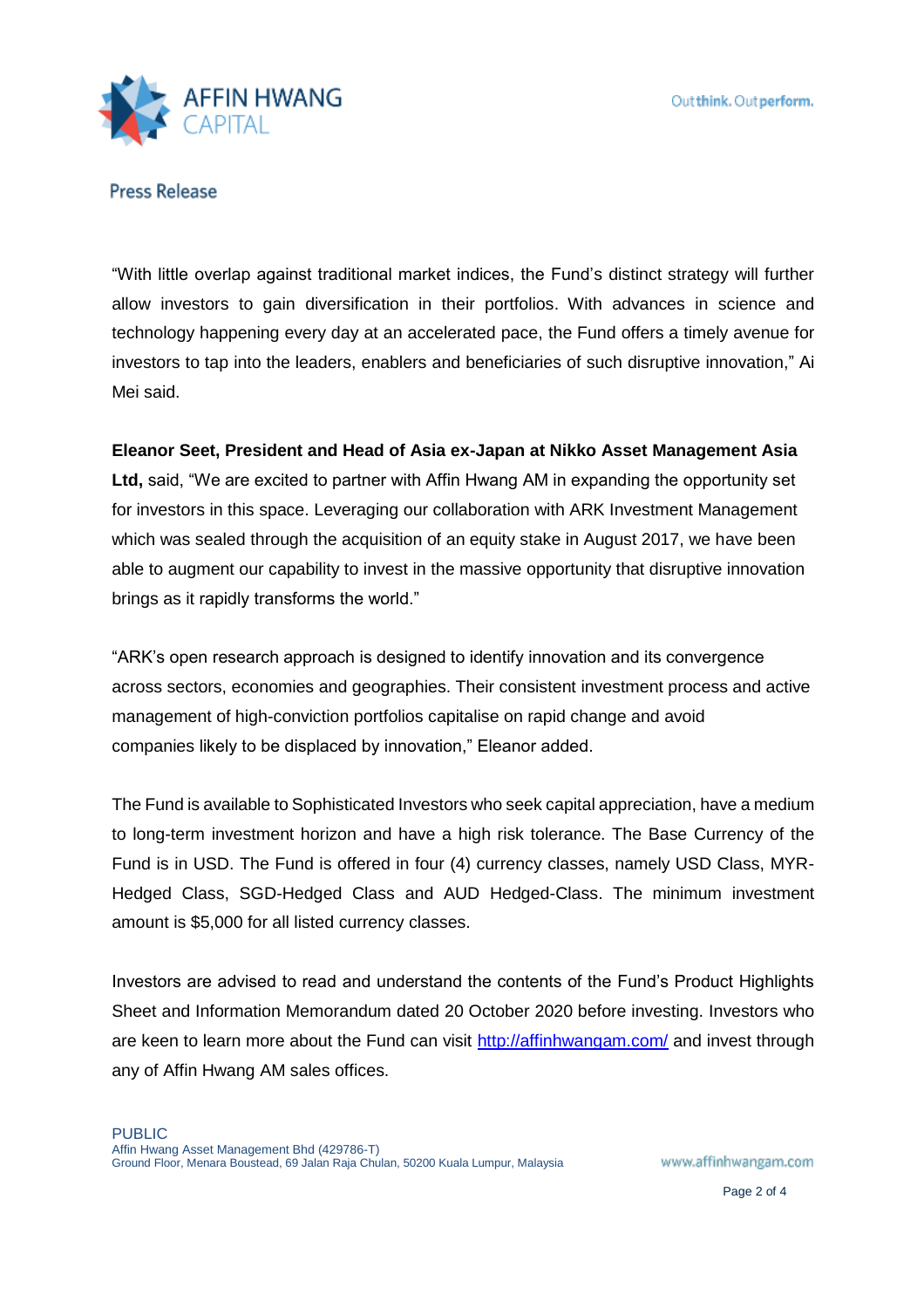

- End of Press Release -

### **For media enquiries, please contact:**

Lee Sheung Un | sheungun.lee@affinhwangam.com | +6017 296 3781

#### **About Affin Hwang Asset Management Berhad**

Affin Hwang Asset Management Bhd ("Affin Hwang AM" or the "Company") was incorporated in Malaysia on 2 May 1997 under the Companies Act 1965 and began its operations under the name Hwang-DBS Unit Trust Berhad in 2001. In early 2014, the Company was acquired by the Affin Banking Group ("Affin") and hence, is now supported by a major home-grown financial services conglomerate. Affin has close to 40 years of experience in financial industry which focuses on commercial, Islamic and investment banking services, money broking, fund management and underwriting of life and general insurance business. Additionally, Affin Hwang AM is also 30% owned by Nikko Asset Management International Limited, a wholly owned subsidiary of Tokyo-based Nikko Asset Management Co. Ltd, a leading independent Asian investment management franchise. Its head office is located in Kuala Lumpur and has a total of 7 main sales offices located in Peninsular and East Malaysia. They are in Penang, Ipoh, Malacca, Johor Bahru, Kuching, Miri and Kota Kinabalu.

Affin Hwang AM's core business is providing fund management services to private clients, as well as to retail clients via its stable of unit trust funds and private retirement schemes. The Company offers wide range of unit trust products and investment solutions with underlying investments comprising conventional equities, balanced, bond, money market, capital guaranteed, capital protected, global, structured and feeder funds, as well as Shariah-compliant equity, Islamic money market instruments and Islamic fixed income funds. Affin Hwang AM's Shariah investment solutions are made available through its wholly owned subsidiary and Islamic investment arm, AIIMAN Asset Management Sdn. Bhd. ("AIIMAN"). Since its inception in 2001, Affin Hwang AM has achieved an exponential growth in its total assets under administration ("AUA"). As at 30 September 2020, the total AUA, comprising in-house unit trust funds as well as corporate and discretionary portfolios stood at approximately RM65.5 billion (combined AUA of Affin Hwang AM and AIIMAN).

#### **Disclaimer**

This press release has been prepared by Affin Hwang Asset Management Berhad (hereinafter referred to as "Affin Hwang AM") specific for its use and for a specific target audience only. All information contained within this press release belongs to Affin Hwang AM and may not be copied, distributed or otherwise disseminated in whole or in part without written consent of Affin Hwang AM. The information contained in this press release may include, but is not limited to opinions, analysis, forecasts, projections and expectations (collectively referred to as "Opinions"). Such information has been obtained from various sources including those in the public domain, are merely expressions of belief. Although this press release has been prepared on the basis of information and/or Opinions that are believed to be correct at the time the presentation was prepared, Affin Hwang AM makes no expressed or implied warranty as to the accuracy and completeness of any such information and/or Opinions. Affin Hwang AM is not acting as an advisor or agent to any person to whom this press release is directed. Such persons must make their own independent assessments of the contents of this press release, should not treat such content as advice relating to legal, accounting, taxation or investment matters and should consult their own advisers. Nothing in this press release is intended to be or should be construed as an offer to buy or sell, or invitation to subscribe for, any securities. Neither Affin Hwang AM nor any of its directors, employees or representatives are to have any liability (including liability to any person by reason of negligence or negligent misstatement) from any statement, opinion, information or matter (expressed or implied) arising out of, contained in or derived from or any omission from this press release, except liability under statute that cannot be excluded.

#### **Warning Statement**

A copy of the Information Memorandum ("Info Memo") and Product Highlights Sheet ("PHS") can be obtained at Affin Hwang Asset Management's ("Affin Hwang AM") sales offices or at www.affinhwangam.com. Investors are advised to read and understand the contents of Affin Hwang World Series – Global Disruptive Innovation Fund (or the "Fund") Info Memo dated 20 October 2020 and corresponding PHS before investing. There are fees and charges involved when investing in the Fund. Investors are advised to consider and compare the fees and charges as well of the risks carefully before investing. Investors

#### PUBLIC

Affin Hwang Asset Management Bhd (429786-T) Ground Floor, Menara Boustead, 69 Jalan Raja Chulan, 50200 Kuala Lumpur, Malaysia

www.affinhwangam.com